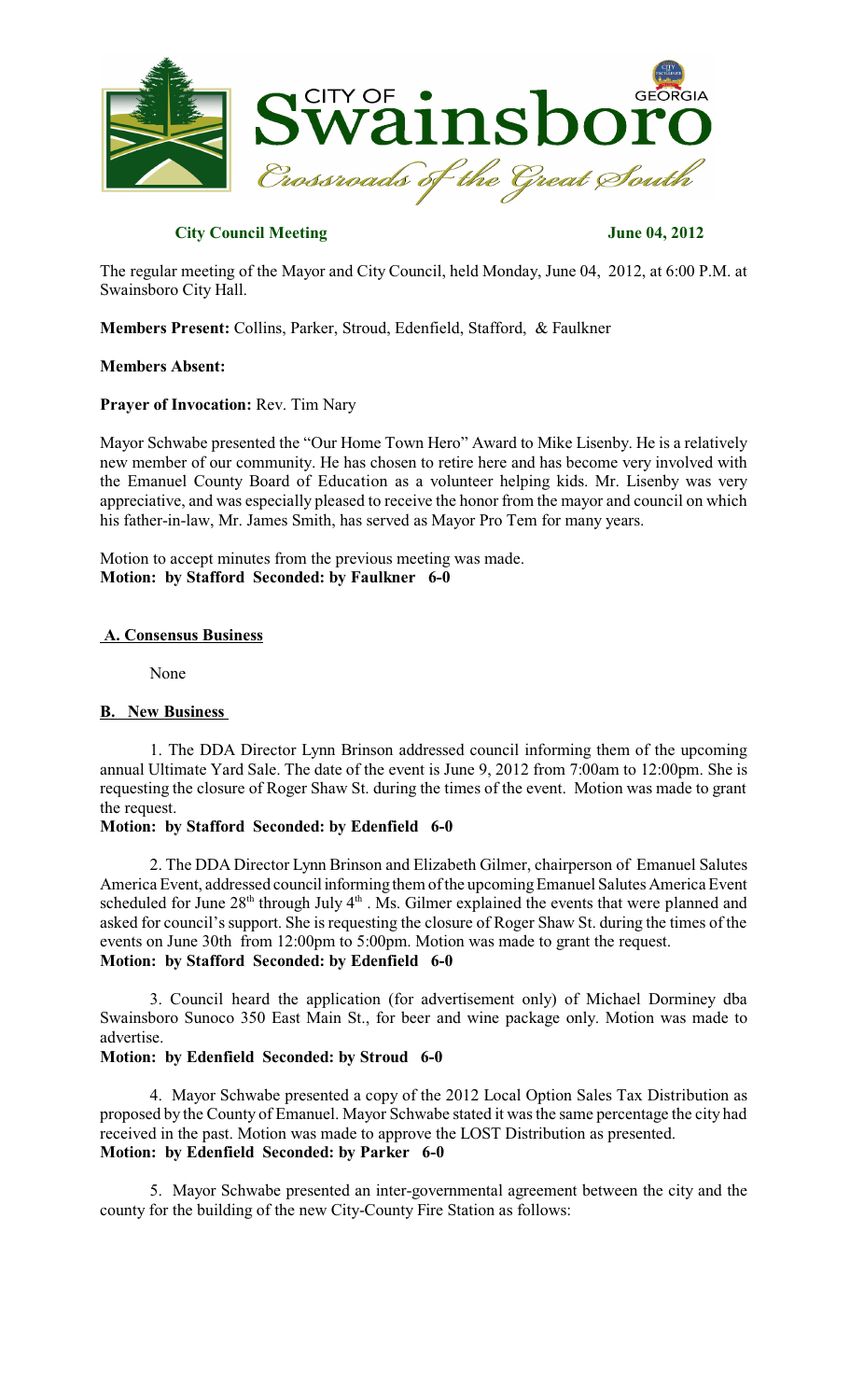#### GEORGIA, EMANUEL COUNTY

#### **INTER-GOVERNMENTAL AGREEMENT**

This Agreement made and entered into by and between the **COUNTY OF EMANUEL,** hereinafter referred to as "County" and the **CITY OF SWAINSBORO,** hereinafter referred to as "City"

Whereas, the County funds and operates a rural fire department to provide fire protection in the unincorporated areas of the County and,

Whereas, City funds and operates a fire department to provide protection in the incorporated area of the City and,

Whereas, City and County have previously entered into an operating agreement concerning the storage and use of County firefighting equipment and,

Whereas, County equipment is currently being stored at the City fire department and,

Whereas, both parties are desirous of constructing a new and larger building for housing both City and County equipment and,

Whereas, County has agreed to convey to City one certain parcel of land which County owns for the location of said building and,

Whereas, City and County have appropriated certain funds to pay for the construction and equipping of such building,

Now, therefore, for the sums, promises, and mutual considerations contained herein the parties do hereby covenant and agree as follows:

Citywill contract for and oversee the construction of a new fire station located on the property referenced above and County will contribute the sum of \$200,000.00 to the cost of such construction. The balance of the cost for constructing and equipping such fire station shall be the sole responsibility of the City.

City will dedicate to County's use at least two (2) bays in the new fire station and such other space that is necessary and available in the existing fire station for storage of County firefighting equipment. The placement of such equipment and the management of both stations shall be the sole responsibility of the Swainsboro fire chief. After completion of the new fire station the City will deed an interest to County in both the new fire station and the old fire station in proportion to the amount which the County has contributed relative to the entire cost of the new structure. The land conveyed by County to City shall be the amount of consideration for the conveyance of an interest in the old fire station to the County.

Routine maintenance and upkeep of both structures shall be the responsibility of the City and any major structural repairs or equipment replacement shall be shared between the two entities based upon their percentage of ownership. The cost of providing insurance for the two structures shall be shared in the same manner.

Either party may terminate this agreement upon sixty (60) days written notice to the other and, in that event, the following provisions governing the purchase and/or sale of one entity's interest in the buildings to the other shall control.

Within thirty (30) days of receipt of the notice of intent to terminate each party shall submit to the other party an offer to buy and/or an offer to sell their interest in one or both fire stations at a specific monetary amount. Each party shall then have thirty (30) days from receipt of the offer to sell and/or offer to buy in which to accept or reject the respective offers or to submit a counteroffer. If the parties have not reached an agreement within thirty (30) days of the submission of any counteroffers then the matter will be submitted to binding arbitration which shall take place in Emanuel County, Georgia. Within fifteen (15) daysthe parties shall mutually agree upon an arbitrator and in the absence of such agreement either party may petition the Superior Court of Emanuel County for appointment of one to serve. At such arbitration each party shall submit their best offer to buy and/or to sell along with such supporting evidence as they deem necessary and appropriate and the arbitrator shall choose between those offers and that decision shall be final and binding. The party whose offer is not accepted by the arbitrator shall be responsible for the cost of arbitration including the other party's attorney's fees and any and all other third party expenses directly related to the arbitration process.

The parties shall continue to provide fire protection to their respective jurisdictions under the terms and conditions of their existing operating agreement. This constitutes the entire agreement between the parties and may not be altered

or modified except in writing and signed by the parties hereto.

Witness our hands and seals this 4<sup>th</sup> day of June, 2012.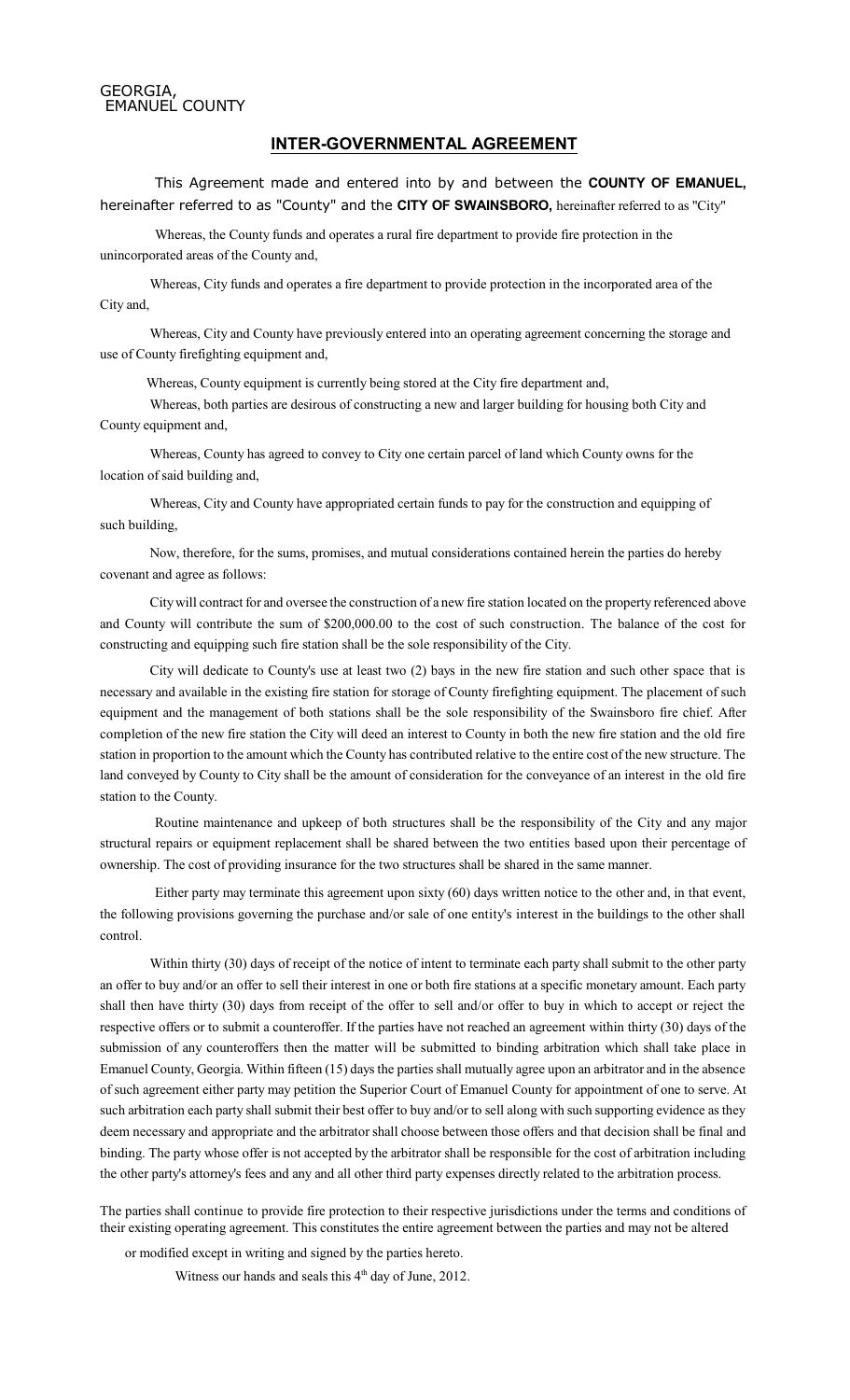

Motion to accept agreement as presented was made **Motion: by Edenfield Seconded: by Parker 6-0**

# **C. Old Business**

None

# **D. Committee Reports**

**Police**: Councilperson Faulkner stated that interviews for Police Officer were held and recommended the hiring of Britt Humphrey. Motion was made to accept the recommendation. **Motion: by Faulkner Seconded: by Stafford 6-0**

Retired Assistant Chief Young was thanked by the council for his many years of service to the Police Department and City.